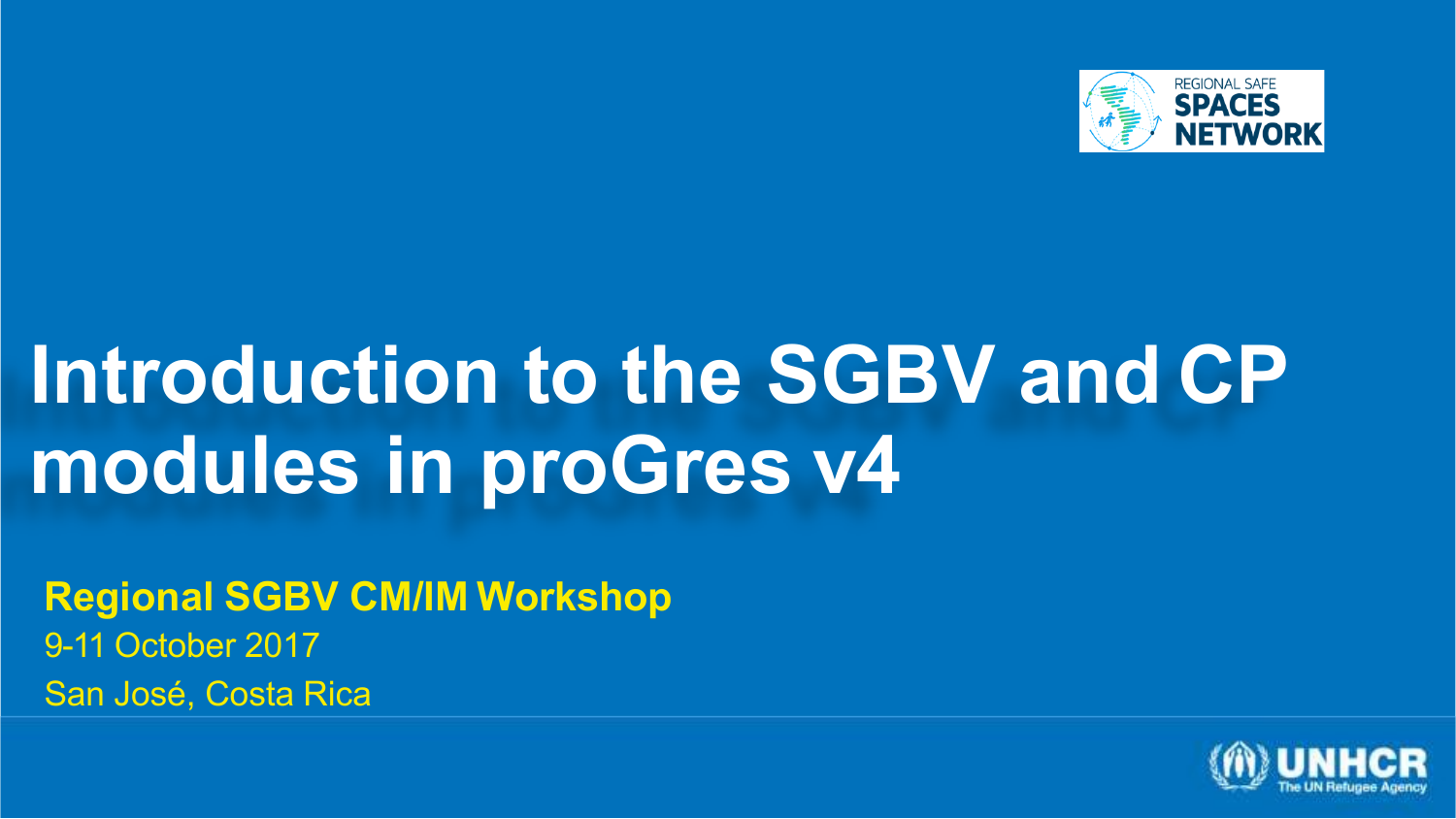## **Learning objectives**



- Explain who has access to the SGBV and Child Protection modules in proGres v4 and when use of the modules isappropriate.
- Share overview of how the proGres v4 security model works and how user access is granted.
- Understand how the case management process and work flow fits with information management in proGres v4.

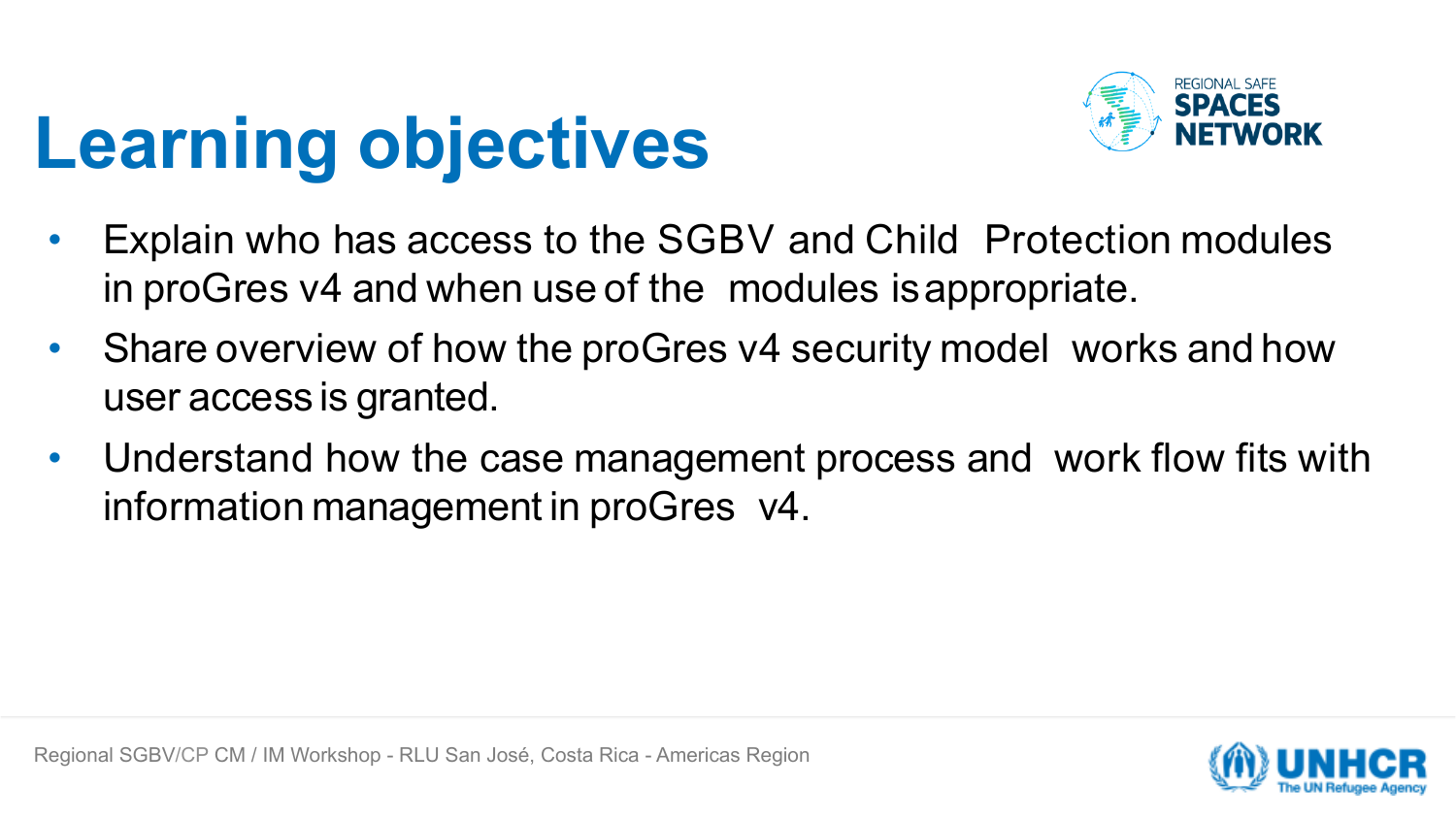

#### **Overview of proGres v4 security model**

- § 7 levels in each "team".A team might be Registration, Referrals, RSD, SGBV, CP, etc.
- § Example: SGBV team
- No visibility
- 2. Reader Basic
- 3. Reader Intermediate
- 4. ReaderAdvanced
- 5. Basic
- 6. Intermediate
- 7. Advanced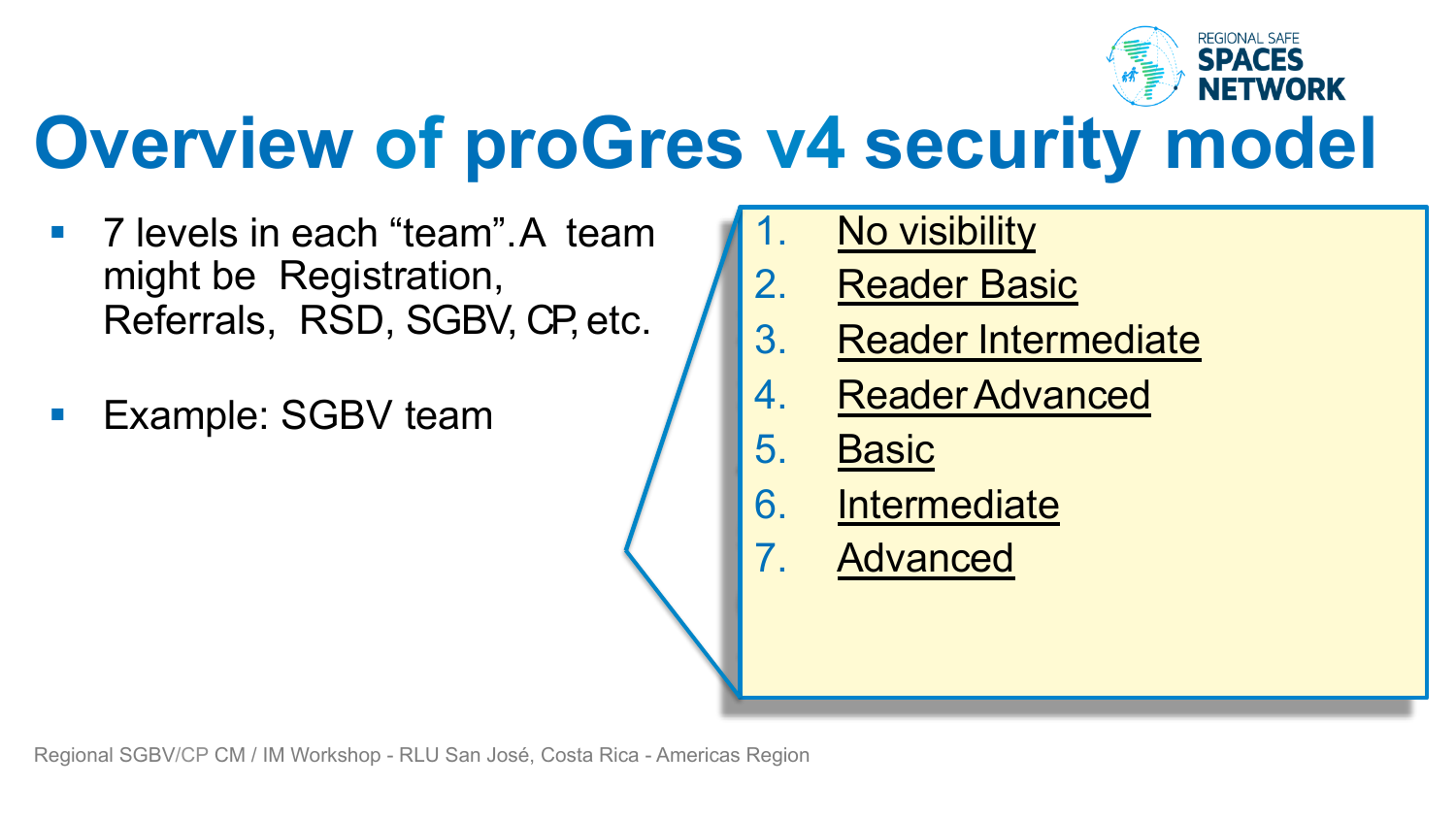#### **User access rights for SGBV and CP modules**

- $\Box$  Who can be granted access?
- $\Box$  What is the standard operating procedure?
- $\Box$  Who receives the request to assign user access rights?
- $\Box$  Who has the supervisory role and reviews the request before it is granted?
- $\Box$  Focal point follows up to cancel user access if user leaves job or **PPAchanges**

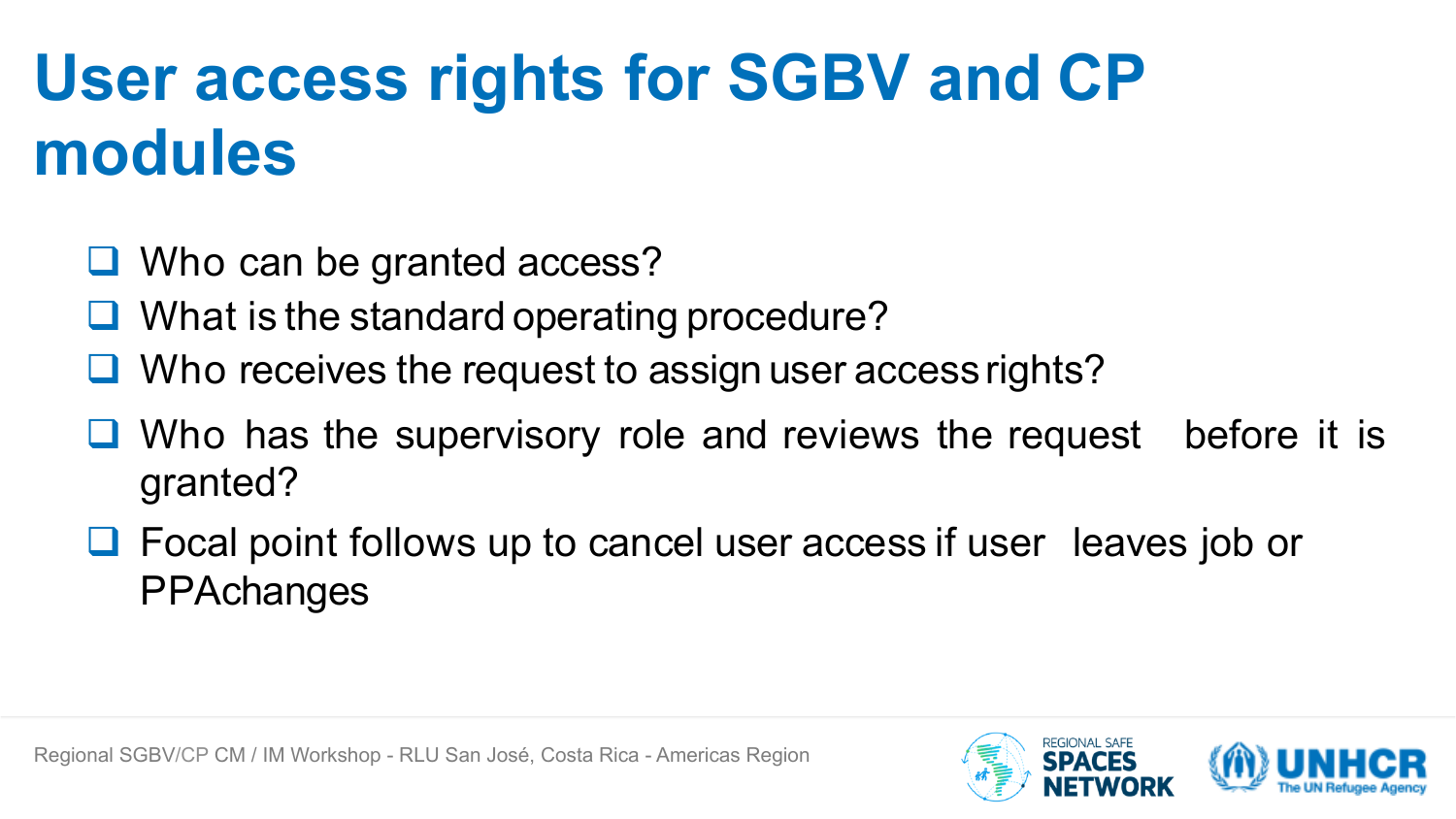# **Use of the SGBV/CP modules**



- Appropriate for
	- UNHCR SGBV/CP focal point;
	- Partner social worker or case worker;
	- Staff trained on SGBV/CP case management;
	- SGBV/CP case management supervisor.

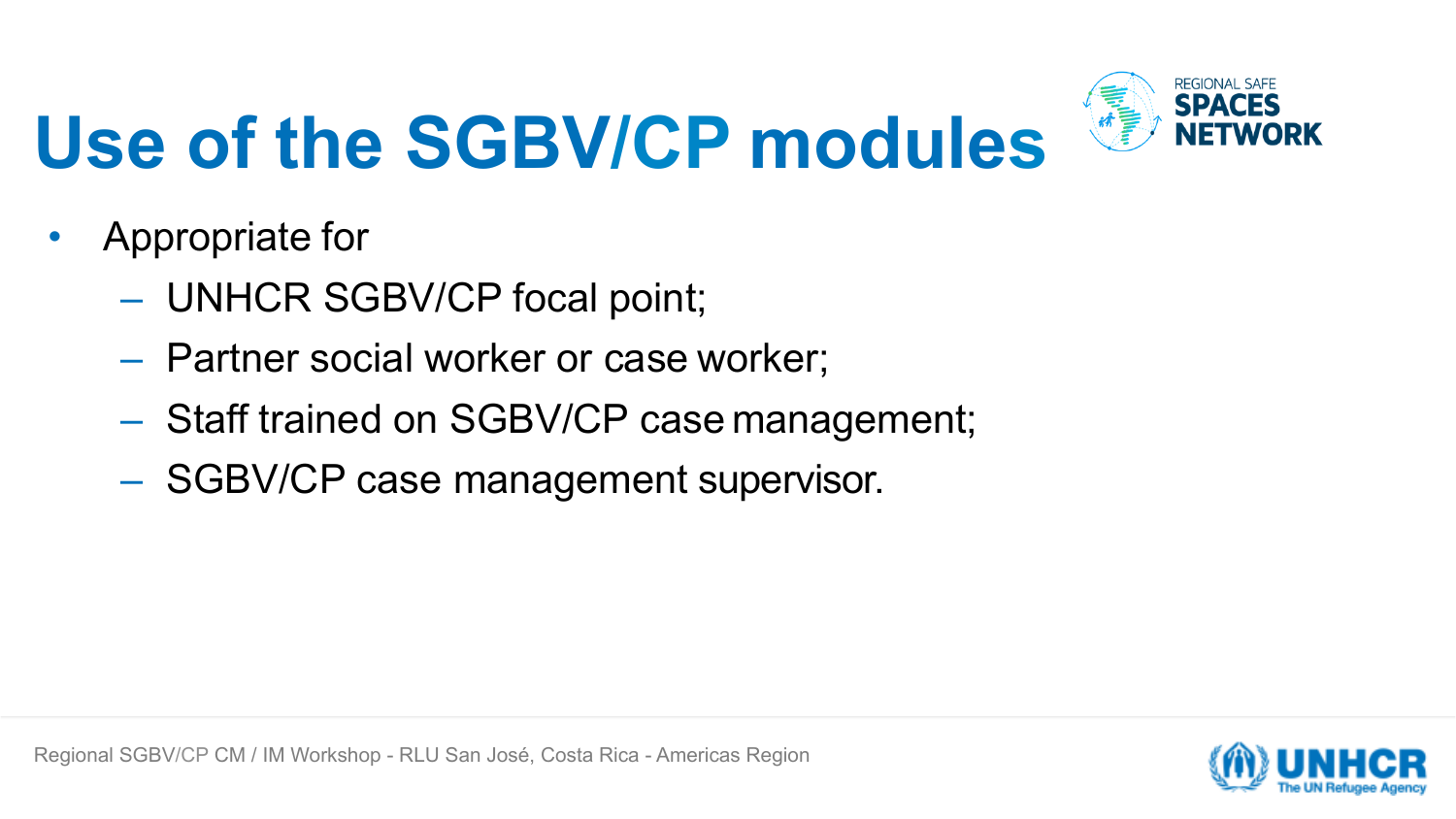



#### We will cover the following:

- proGres v4 terminology
- How to navigate through the screens
- Making **Views** in proGres v4
- How to record an SGBV incident
- Data points in an SGBV record

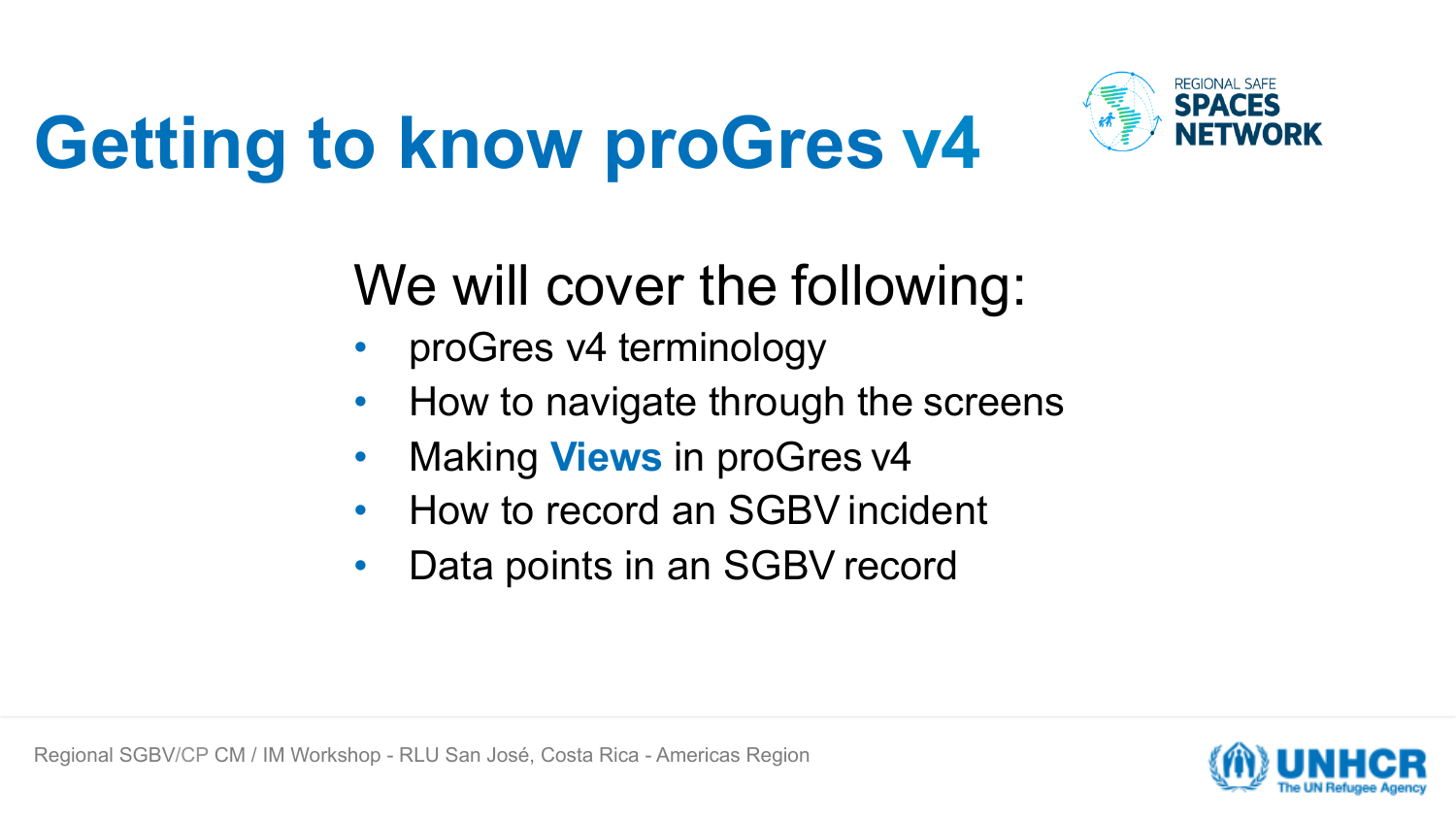## **How to log in to proGres v4**





- http://progres-trn.unhcr.org
- Login:

| Click on: UNHCR |                                   | <b>Partner</b>       |
|-----------------|-----------------------------------|----------------------|
| Enter:          | Email address                     | <b>Partners\name</b> |
|                 | Password: Your password unhcr@123 |                      |

#### • Time for a TREASURE HUNT!

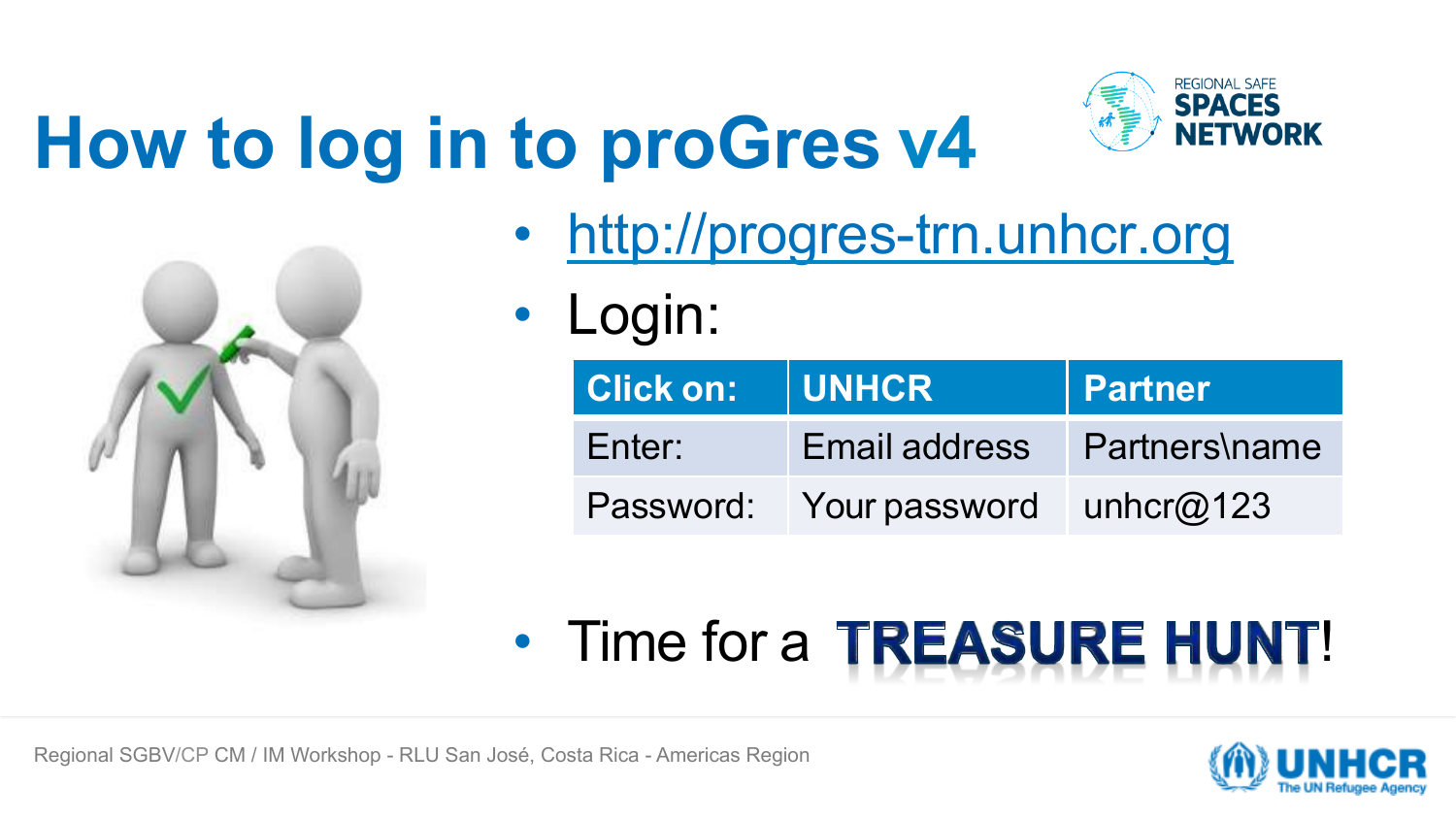

# **ACTIVITY: TREASURE HUNT!**

- § Work in pairs. Take turns. One person is the case manager and one is the supervisor.
- § Follow the instructions on your handout to find key information about an SGBV case the case worker entered.
- § Search and find the answers to the questions for a treat!



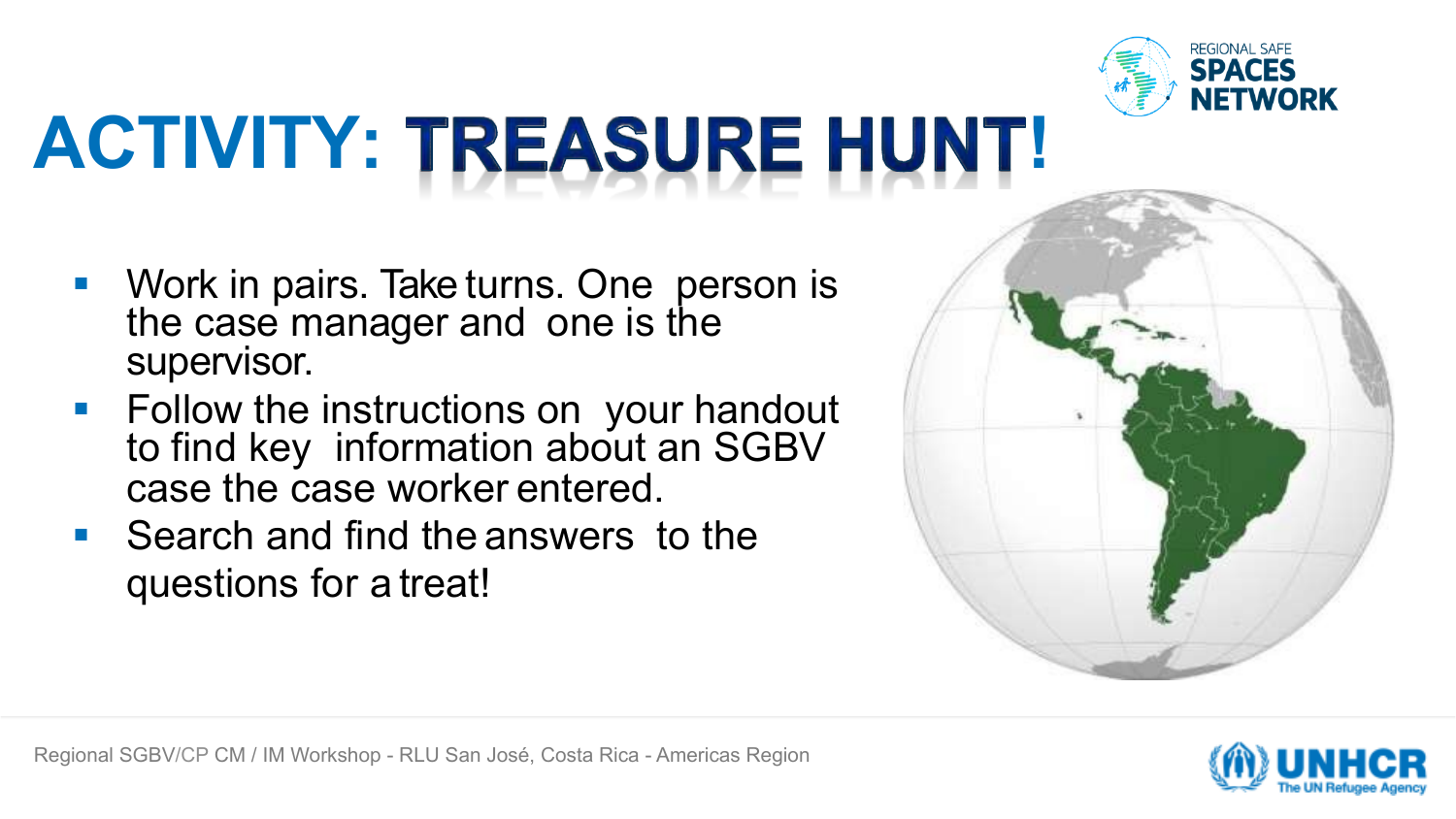

### **Child Protection module**

- Child Protection Case
	- Child Protection Incident
		- BIAform



#### BIAand BID then follow a process

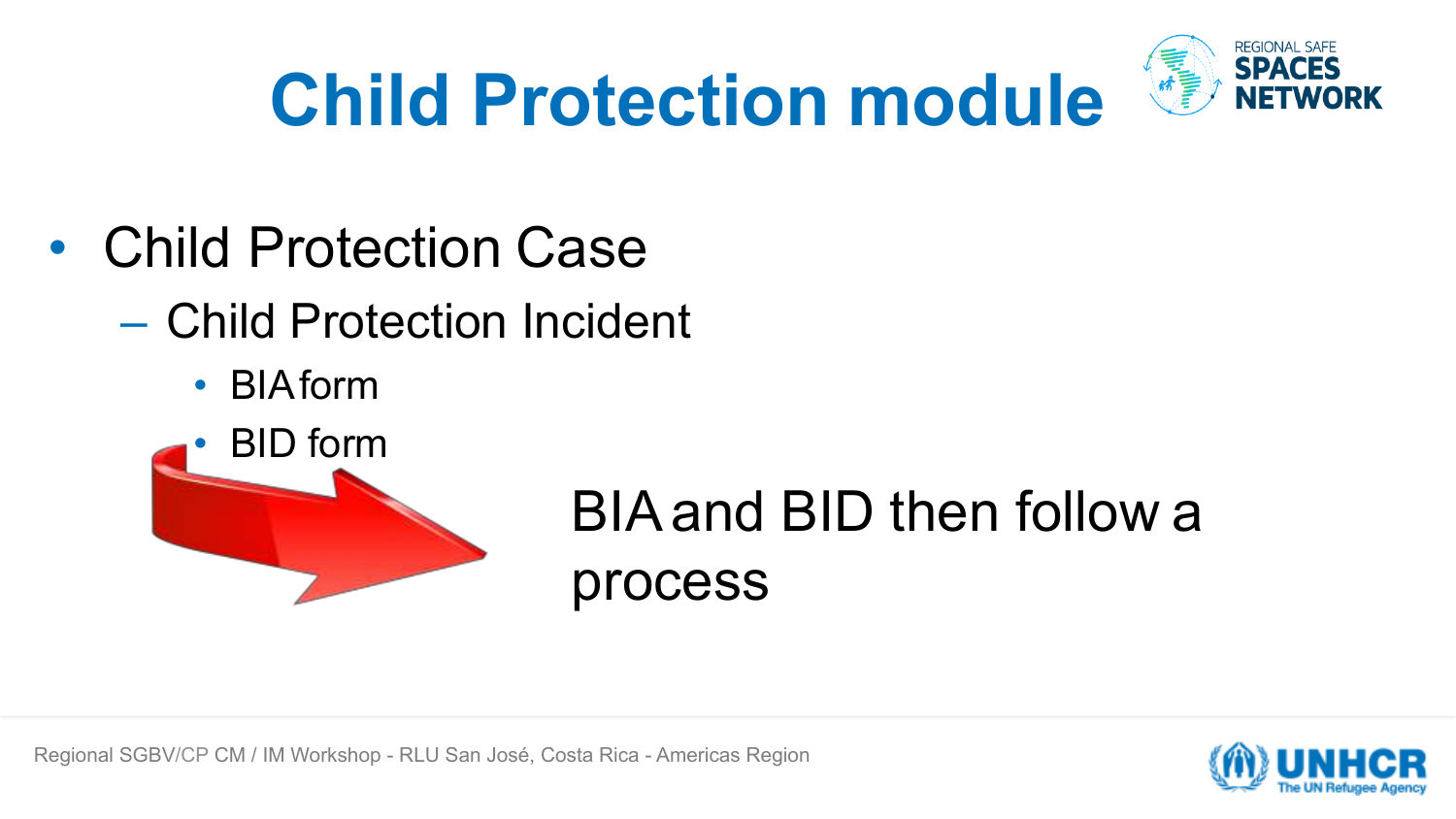### **BIA and BID Process Flow**



Regional SGBV/CP CM / IM Workshop - RLU San José, Costa Rica - Americas Region